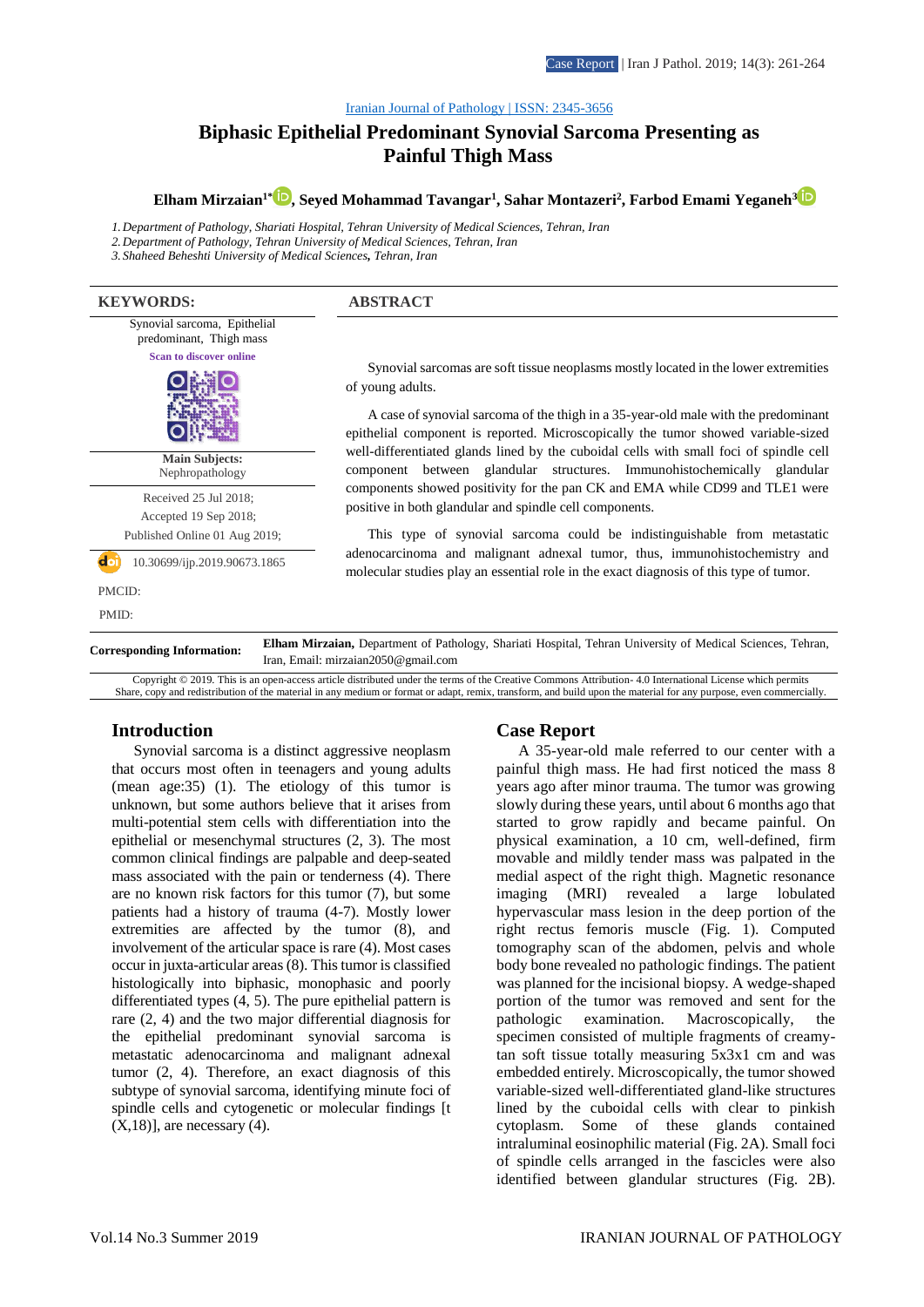Immunohistochemically, the glandular components showed strong reactivity for pan CK, CK7, CK19 and EMA (Fig. 3A&B). CD99 was positive in both spindle and epithelial components (Fig. 3C). Bcl2 was only positive in spindle cells, and CD34 was negative in both components. The TLE1 was positive in both epithelial and spindle cell components (Fig. 3D). The diagnosis was done for the epithelial predominant synovial sarcoma.



with the diameter of 16.5X7cm in deep portion of the right rectus femoris muscle



**Figure 2.** A) shows epithelial component of the tumor composed of glandular structures lined by the cuboidal to columnar cells ( H&E, 200X) and B) shows foci of spindle cell component composed of monotonous spindle cells arranged in fascicle – Pointed by blue arrow ( H&E, 200X)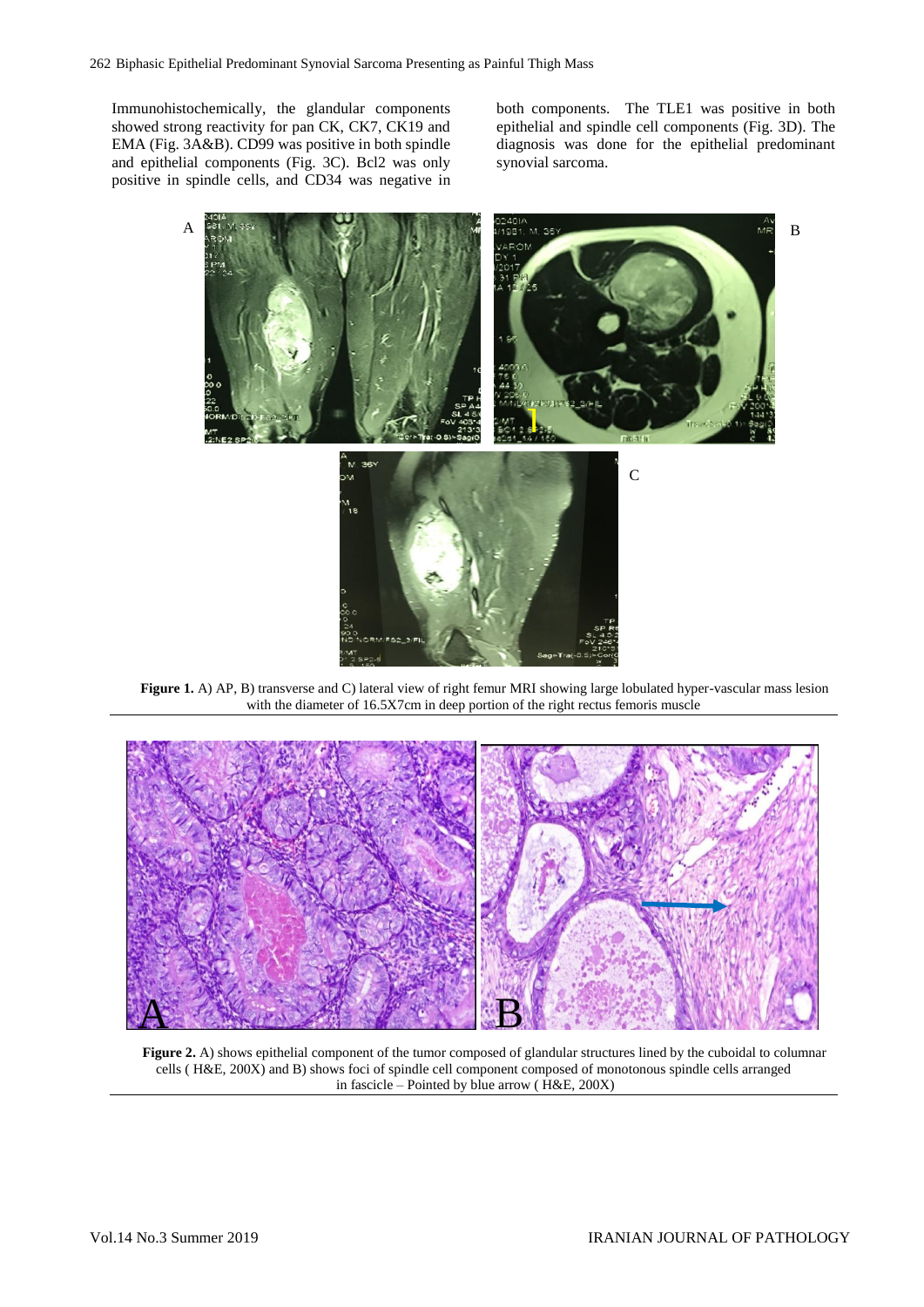

**Figure 3.** IHC showing A, B) PanCK and EMA positivity in epithelial component -Pointed by red arrows (IHC 200X), C) CD99 positivity in epithelial and spindle component (IHC 200X), D) Nuclear staining for TLE1 in both epithelial and spindle cell components (IHC 200X).

## **Discussion**

Synovial sarcoma is an aggressive neoplasm that occurs at any age but it is most prevalent in teenagers and young adults.

In spite of its name, the involvement of joint cavities and the synovial membrane is rare (5, 9) and this tumor occurs in para-articular areas. The more common sites of involvement are knee and ankle (2).This tumor is associated with the  $t(X,18)$  (p11;q11) chromosomal translocation (7, 10, 11). Histologically synovial sarcoma can be classified into: 1) biphasic type, including distinct epithelial and spindle cell component, 2) monophasic, including the fibrous type and epithelial type and, 3) poorly differentiated type (4, 5). Biphasic (epithelial predominant) synovial sarcoma is rare and the most important differential diagnosis for this type is metastatic adenocarcinoma and malignant adnexal tumor (2, 9). In this type, small foci of spindle cell differentiation and evidence of the cytogenetic or molecular genetic data that are characteristic for the synovial sarcoma is helpful for the diagnosis of this rare entity (4).

Immunohistochemical analysis and finding the specific chromosomal translocation is necessary for the exact diagnosis of this tumor. Most synovial sarcoma show immunoreactivity for the cytokeratins (specially CK7 and CK19) and EMA. There is focal positivity for S100 and immunoreactivity for CD99 and CD56 (5). TLE1 is a useful marker for the diagnosis of synovial sarcoma, especially in CK negative cases. An important negative IHC marker in synovial sarcoma is CD34 (4).

In a case report by Ishida T et al., a case of synovial sarcoma with predominant epithelial component was reported. In this case, they stated that presence of a biphasic pattern, even with few scattered spindle cell

component has an essential role in the correct diagnosis of synovial sarcoma and its distinguish from carcinoma (12).

In another case report by Salgaonkar G et al., a case of synovial sarcoma with the primary manifestation of the chronic non-healing ulcer of the foot was presented. By histopathologic examination and IHC study of this case, the diagnosis of epithelial predominant biphasic synovial sarcoma was made (1).

Synovial sarcoma is aggressive soft tissue tumor with poor prognosis (2, 5) . Some indicators of the adverse prognosis are tumor size more than 5 cm, truncal location, male gender, high nuclear grade and presence of poorly differentiated areas (2, 4). The optimal and choice treatment for the synovial sarcoma is complete surgical excision with removal of the adequate margins (2, 4, 5). Local radiotherapy and chemotherapy can be helpful, especially in the high-risk patients (2).

## **Conclusion**

We report a rare case of predominant epithelial synovial sarcoma in a young man presenting as painful thigh mass with the previous history of minor trauma. It is considered that this tumor could be mistaken with other malignant tumors such as metastatic adenocarcinoma, malignant adnexal tumor, and malignant melanoma. Thus, the role of immunohistochemistry and molecular study for the exact diagnosis of this tumor is important.

## **Acknowledgements**

The authors thank all those who helped them writing this paper. The patient evaluation was performed according to the Declaration of Helsinki principles.